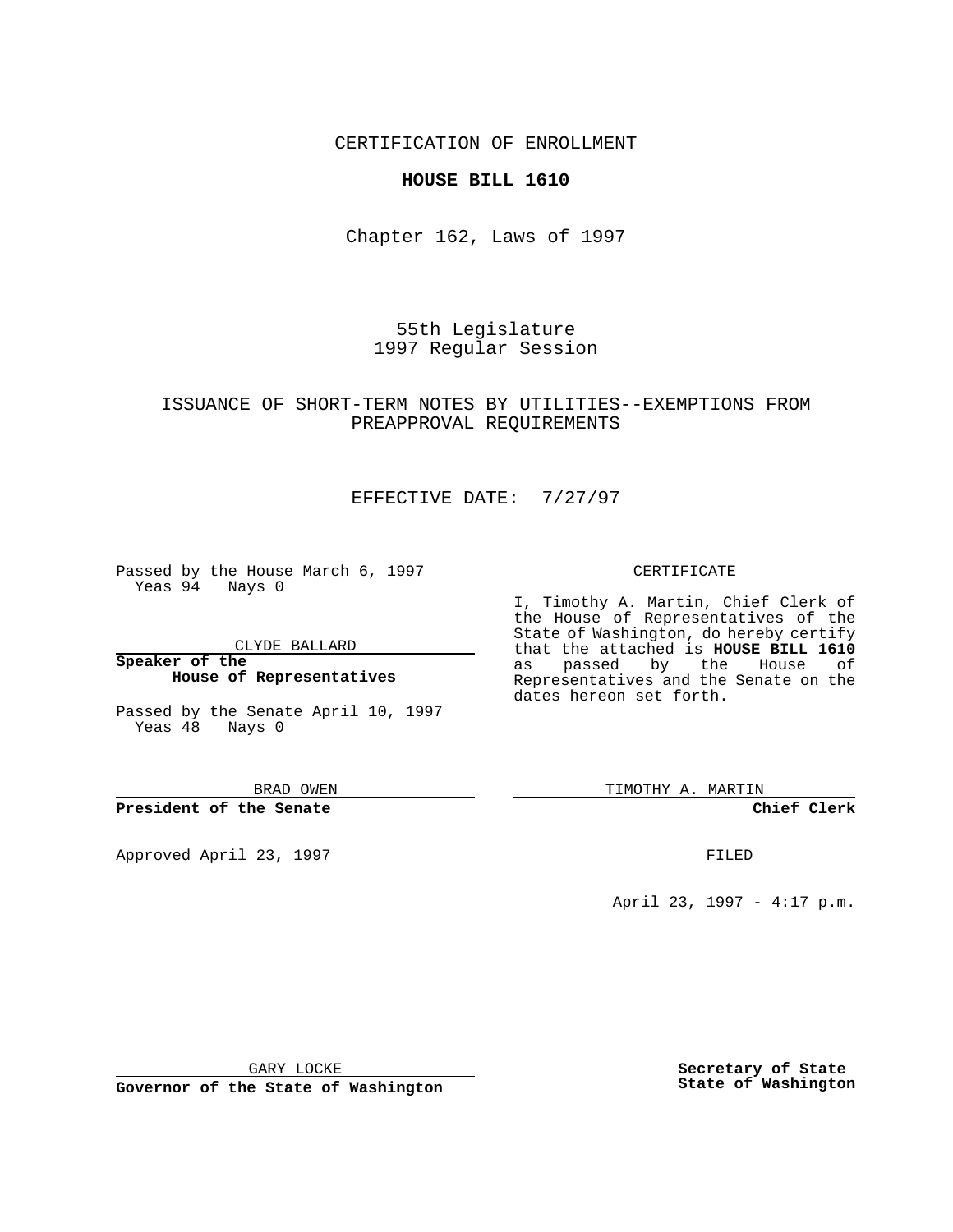# **HOUSE BILL 1610** \_\_\_\_\_\_\_\_\_\_\_\_\_\_\_\_\_\_\_\_\_\_\_\_\_\_\_\_\_\_\_\_\_\_\_\_\_\_\_\_\_\_\_\_\_\_\_

\_\_\_\_\_\_\_\_\_\_\_\_\_\_\_\_\_\_\_\_\_\_\_\_\_\_\_\_\_\_\_\_\_\_\_\_\_\_\_\_\_\_\_\_\_\_\_

Passed Legislature - 1997 Regular Session

#### **State of Washington 55th Legislature 1997 Regular Session**

**By** Representatives DeBolt, Poulsen, Mastin, Hankins and Kessler; by request of Utilities & Transportation Commission

Read first time 02/03/97. Referred to Committee on Energy & Utilities.

 AN ACT Relating to exempting regulated utilities from seeking commission preapproval of some short-term notes having a maturity of twelve or fewer months; and adding a new section to chapter 80.08 RCW.

BE IT ENACTED BY THE LEGISLATURE OF THE STATE OF WASHINGTON:

 NEW SECTION. **Sec. 1.** A new section is added to chapter 80.08 RCW to read as follows:

 A public service company may issue notes, except demand notes, for proper purposes and not in violation of any provision of this chapter, or any other law, payable at periods of not more than twelve months after the date of issuance, without complying with the requirements of RCW 80.08.040, but no such note may be refunded, in whole or in part, by any issue of stock or stock certificates or other evidence of interest or ownership, or bonds, notes, or other evidence of indebtedness, without compliance with RCW 80.08.040. However, compliance with RCW 80.08.040 is required for the issuance of any note or notes issued as part of a single borrowing transaction of one million dollars or more payable at periods of less than twelve months after the date of issuance by any public service company that is subject to the federal power act unless such note or notes aggregates